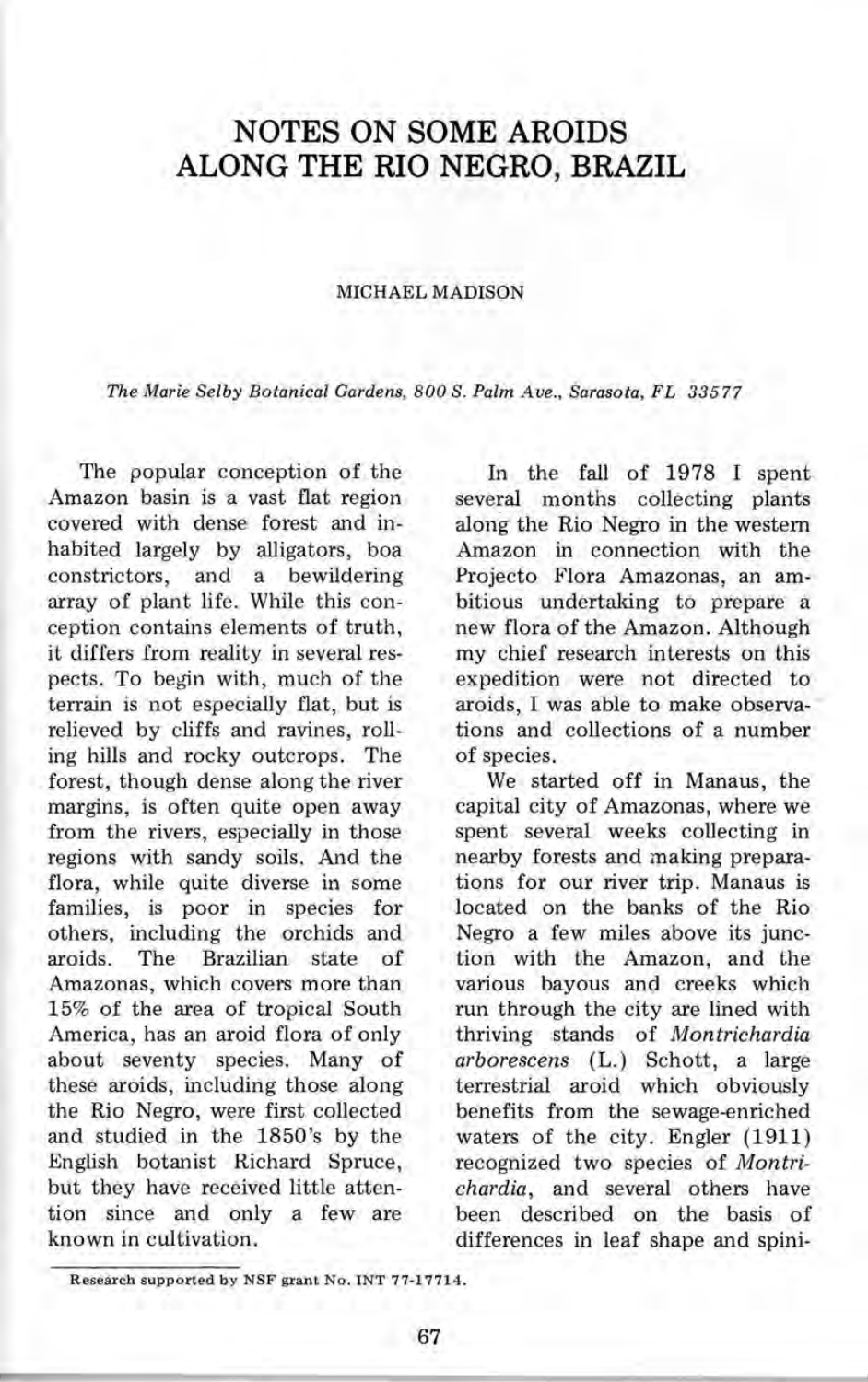

Figure 1. Juvenile form of an unidentified Philodendron near Manaus.

ness of the stems. However, it seems to me that the genus has only a single species which is both genetically variable and phenotypically quite plastic. Plants growing along small shady streams often have slender smooth stems only 1cm thick and deeply lobed, nearly tripartite leaves, while those of more open and sunny habitats have thicker, sometimes spiny stems to 7cm thick, and sagittae-cordate leaves. These extremes and various intermediates are to be found throughout Amazonia, depending on local habitat. There is little variation in flowers and fruits.

Though formerly Manaus could be reached only by boat, it is now connected to several branches of the Amazon highway system. Like all new roads in the tropics, these are simlutaneously a boon and a disaster for botanists. In the early stages they provide easy access to previously remote forests, but that access is equally open to the crowds of colonists who within a few years destroy the forests. The roads connecting to Manaus are at an intermediate stage where widespread destruction is evident but patches of good forest are still easily reached. During the first weeks we had an opportunity to collect plants along several of these roads.

Perhaps the richest locality for aroids was a tall forest near Igarape' Taruma, a popular weekend bathing resort reached in 15 minutes from downtown Manaus by public transport. A half hour walk from the bus stop leads to a large area of only mildly disturbed forest abounding in palms, marantas, and aroids. At Taruma, as elsewhere in Amazon, *Philodendron* is the most abundant and diverse aroid genus, in contrast to the rest of tropical America where anthuriums are pre-eminent.

One of the commonest species at Taruma<sup>s</sup> is *Philodendron* distan*tiloburn* Krause, a climbing species with finely divided pinnate leaves. This shows considerable variation in the width of the pinnae, with the most attractive clones having narrow pinnae deflected upward from the midrib. These forms seem hardly distinct from *Philodendron elegans* Krause of horticulture.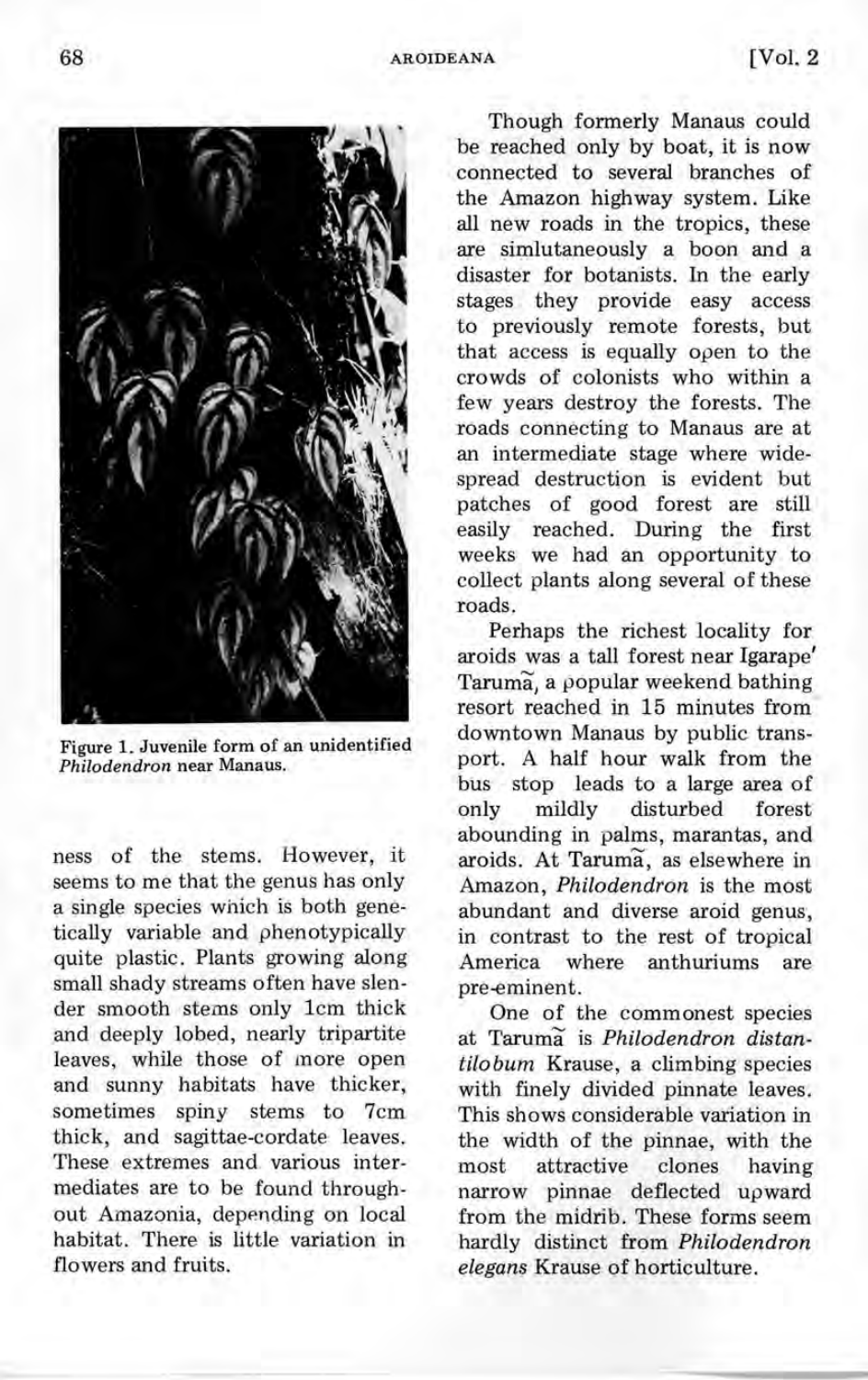

Figures 2 & 3. *Philodendron myremecophilum :* occurring in an ant-garden with *Aechmea*  and *Peperomia;* ants feeding at the extrafloral nectaries.

Another species at Taruma with horticultural potential is *Philodendron traunii* Engler, a self-heading species with persistent fibrous cataphylls, growing either terrestrially or epiphytically. In situations where they receive a high level of light the stiff, shovel-shaped leaves of *P. traunii* have bright red petioles and red veins, and are quite striking in appearance.

To me the most interesting philodendrons in this area were two species of very plain appearance, *Philodendron myrmecophilum*  . Engler and *P.* c.f. *thaliifolium* 

Schott. These were most abundant in stands of dead trees that had been killed by flooding due to road construction, and in most, individual colonies of arboreal ants had constructed their homes among the roots. These were in fact the famous ant-gardens of the Amazon, arboreal ant nests harboring combinations of a dozen or so species of epiphytes, including gesneriads, bromeliads, epiphyllums, and peperomias. What was special about the ant-garden philodendrons, and had apparently not been noticed previously, is that they produce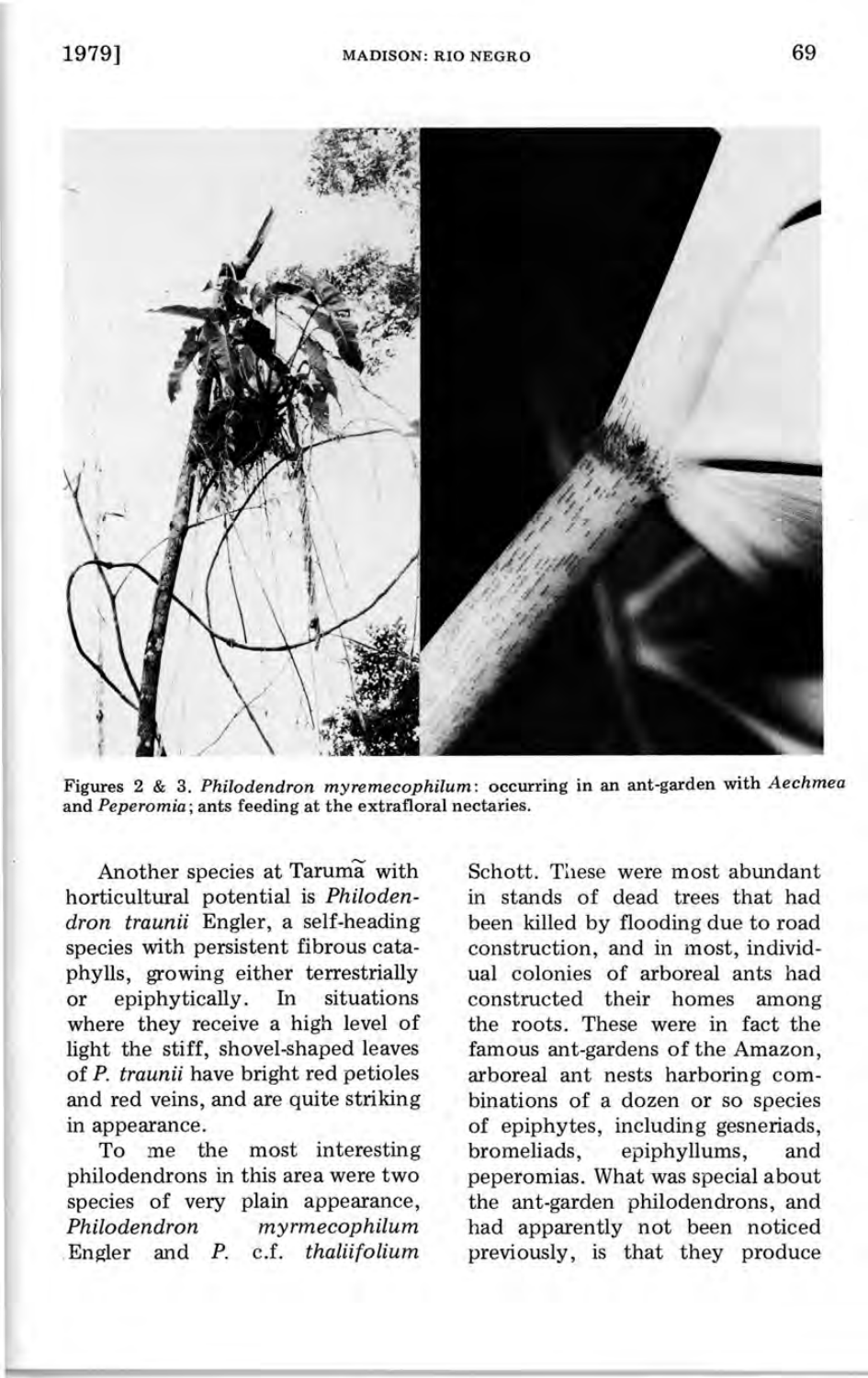

Figures 4 & 5. Two of the many forms of the *Philodendron williamsii* - *P. speciosum* complex that abound along the Rio Negro.

abundant sugary fluid from a ring of nectaries located at the junction of the petiole and the leaf lamina, and the ants feed eagerly on this fluid. The nectaries are elements of a mutually beneficial relationship between ants and epiphytes in which the ants serve the philodendrons as pugnacious . bodyguards and bring soil and debris to pack around the philodendron roots in building their nests, thus providing nutrition to the plants. In turn, the philodendron roots provide a

framework for the nests and the nectaries are a source of food for the ants. Other ant-garden epiphytes, including the gesneriads, have extrafloral nectaries. The biology of these ant-gardens is reported in detail elsewhere (Ule 1901, Madison 1979a, 1979b}.

The road from Manaus north to the Venezuelan border traverses a region of sandy soils and rather low forest not especially rich in aroids. However, several aroids are well established as roadside weeds, in-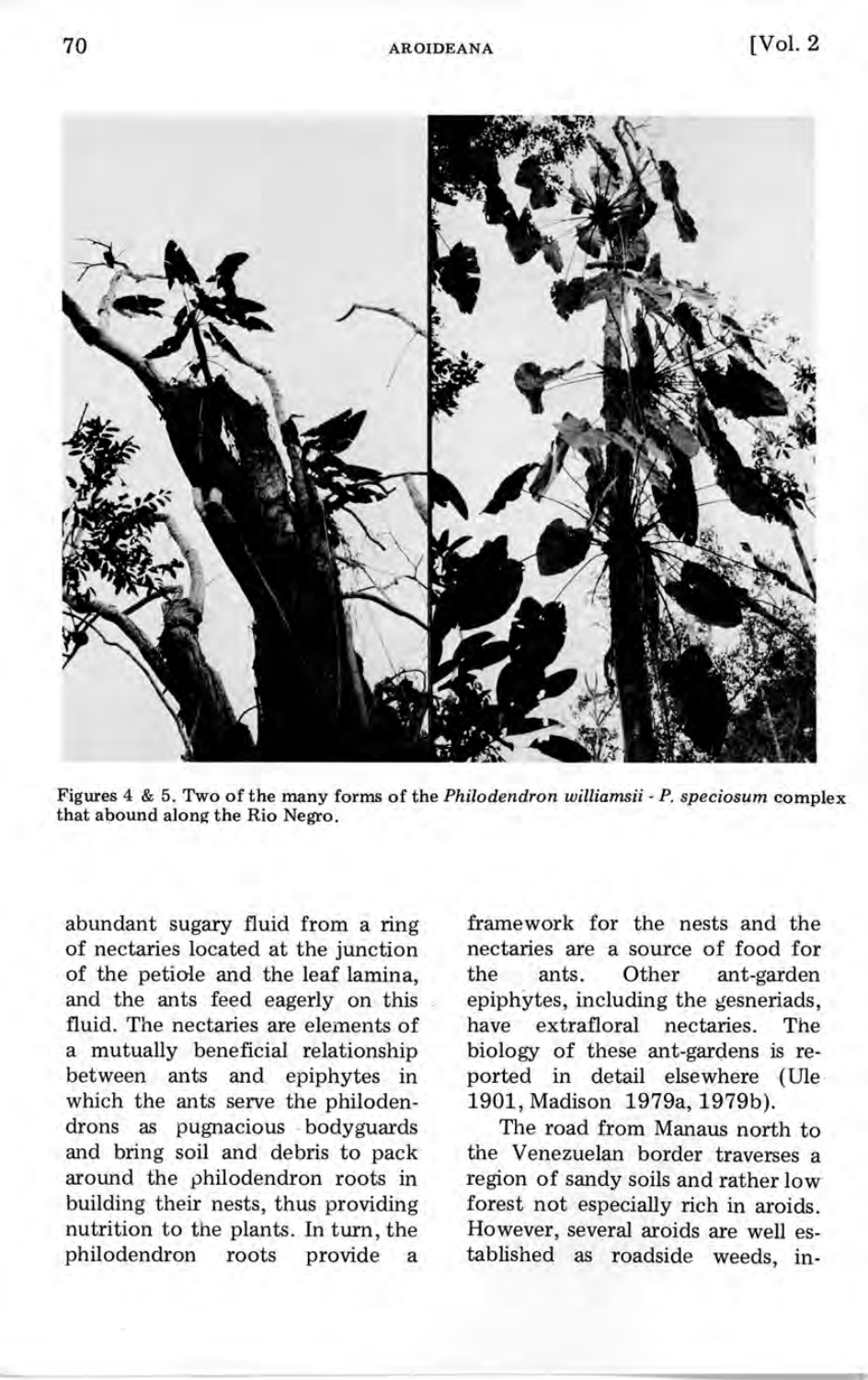

Figure 6. Another variant in the *Philodendron williamsii* - *speciosum* complex, upper Rio Negro.

eluding *Philodendron goeldii* G.M. Barroso (formerly *Thaumatophyllum spruceanum* Schott). This is a self-heading species with pedately divided leaves, and like many of the other philodendrons of subgenus *Meconostigma* the ripe fruits, which we were lucky enough to find, are quite tasty with a flavor combining elements of pineapple and banana. *Philodendron goeldii*  not only grows terrestrially in sandy soil at the roadsides, but also occurs in deep forest as a treetop epiphyte.

By the end of September we had completed our preparations for the river trip, but just before our planned departure the building at the botanical institute that housed our equipment, specimens, and cameras burned to the ground. We spent another week scrounging up substitute equipment and finally in early October set off in a small river boat on a 1000 mile journey up the Rio Negro toward the Colom bian border.

Our boat, the Pyata, had a slow speed diesel engine, and its steady *ga-dunk ga-dunk ga-dunk* came to permeate our lives. During the day a few of us would shoot ahead upriver in a speedboat, collecting plants along the river margins or occasionally entering the forest. When we had a full load of material we would drop back to the Pyata to prepare our specimens.

Our collections from the lower part of the river were almost entirely of trees and woody vines. There were hardly any herbs or epiphytes to be had, and the aroids were represented chiefly by a single abundant species of *Philodendron* allied to P. *williamsii* Hook.f. These are massive epiphytes, in some areas adorning nearly every tree along the river, and with thick roots hanging sixty feet or more to the water. This species is apparently adapted to the river margins, for it is rare in the interior of the forest.

We travelled upriver in this fashion, making steady progress until we reached the mouth of the Rio Marie where we tied up for several days. Immediately on shore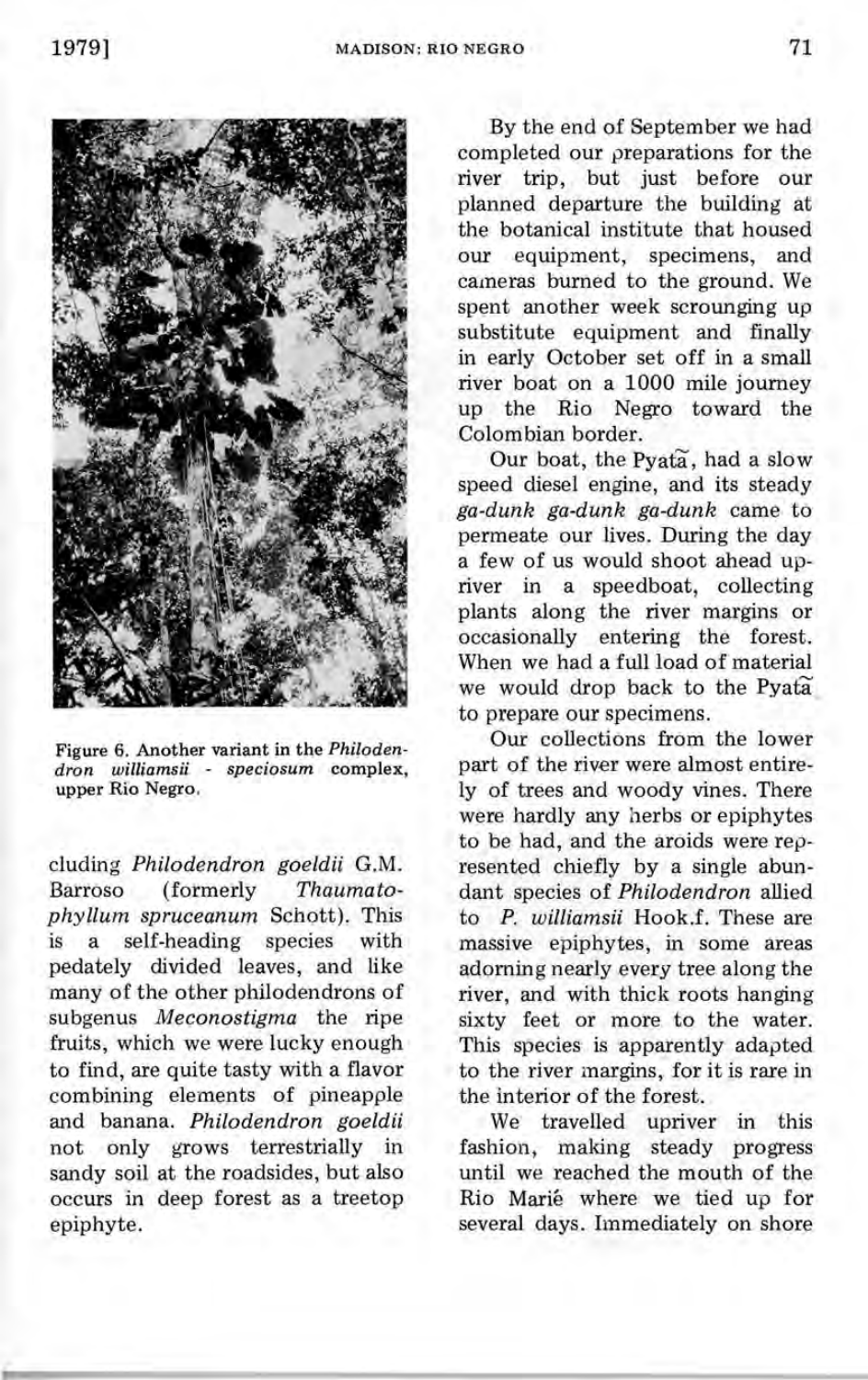

Figure 7. Inflorescence of *Urospatha* c.f. *sagittifolia*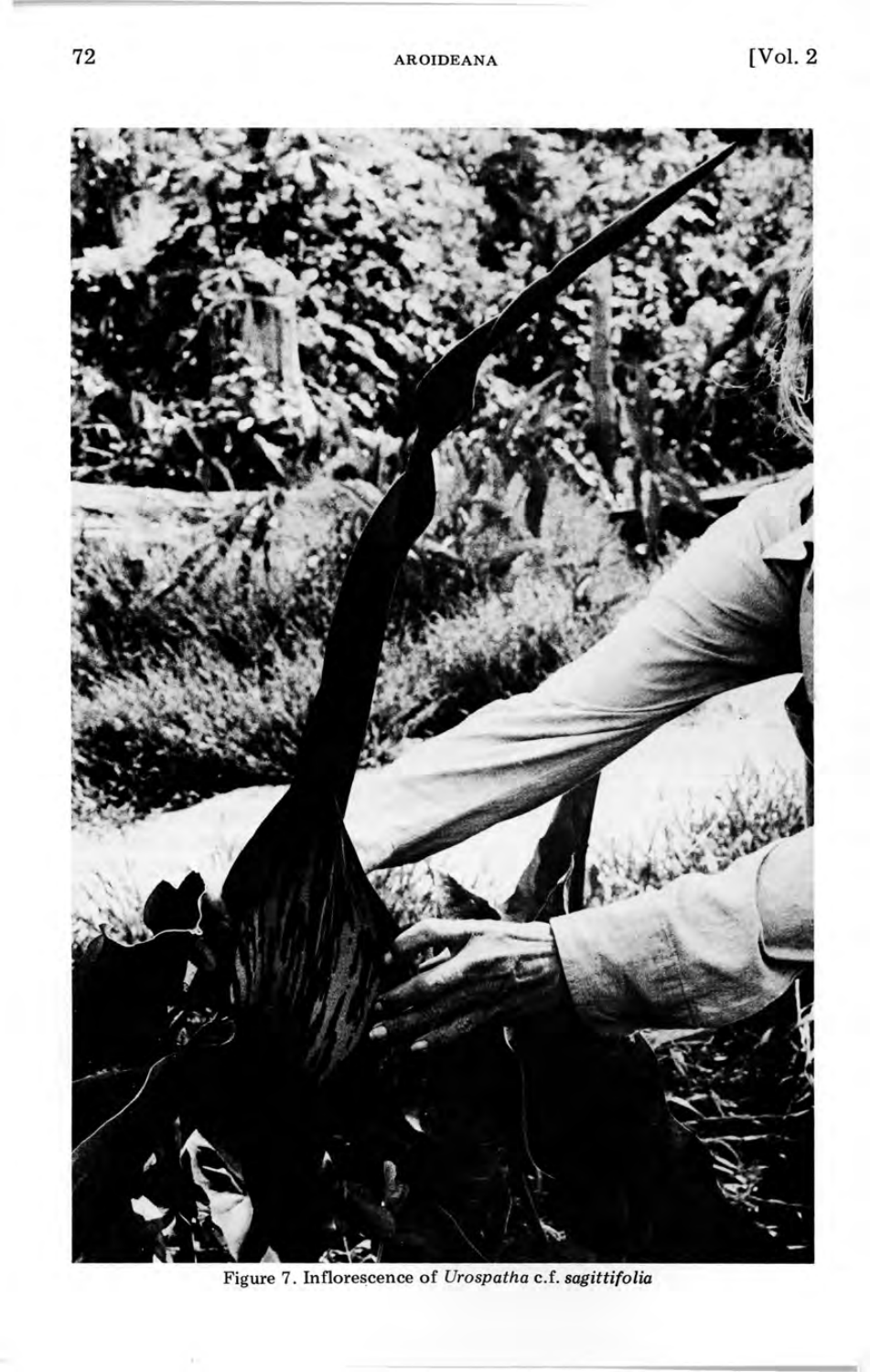from our docking spot was a large stand of *Urospatha* c.f. *sagittifolia*  (Rodsch.)Schott with the eant helically twisted gant helically twisted spathes typical of that species but differing<br>chiefly in the marking of the chiefly in the marking spathe, which was pale yellow green with purple spots.

The best aroid find at Rio Marie was *Alloschemone occidentalis*  (Poeppig)Engler & Krause, a genus of pinnate-leaved climbers that had been collected only twice before, in 1830 and in 1934. I had a premonition I might find this species, because in a Manaus bookshop I had seen a postcard of a river scene on the alto Rio Negro, and in the upper corner was unmistakably a leaf of *Alloschemone.* Although I had earlier considered this to be a species of *Scindapsus* (Madison 1976), examination of live plants showed it to be quite distinct. The species has several features unusual for the Araceae: full leaves are produced only at every fifth or sixth node with the other nodes bearing cataphylls, and the stem has a cambium which produces very thick corky wings in *the* older portions. Although *Alloschemone* was abundant in this forest, I was unable to find any flowering or fruiting material.

Two other aroids related to *Alloschemone* occur at the Rio Marie. These are species of *Rhodospatha* with thick leathery leaves, apparently allied to *R. pachysperma* Madison of Colombia in that each berry has only 1 or 2 fairly large hard seeds. Finding this type of seeds in a neotropical species is disturbing for it blurs the lines of generic distinction among the Figure 8. Leaf of *Alloschemone occidentalis.* 

Monsteroideae. But then nature is notoriously indifferent to our carefully constructed schemes of classification, and such exceptions are to be expected.

From the Rio Marie we continued upriver at a slow pace to São Gabriel where a series of whitewater rapids denies further progress to large boats. Here we tied up for a week and made collections in several nearby forests. Up to this point we had not seen a single *Xanthosoma* or *Caladium,*  surprising considering their abundance elsewhere in the neotropics, but at São Gabriel I at last found a small population of a caladium

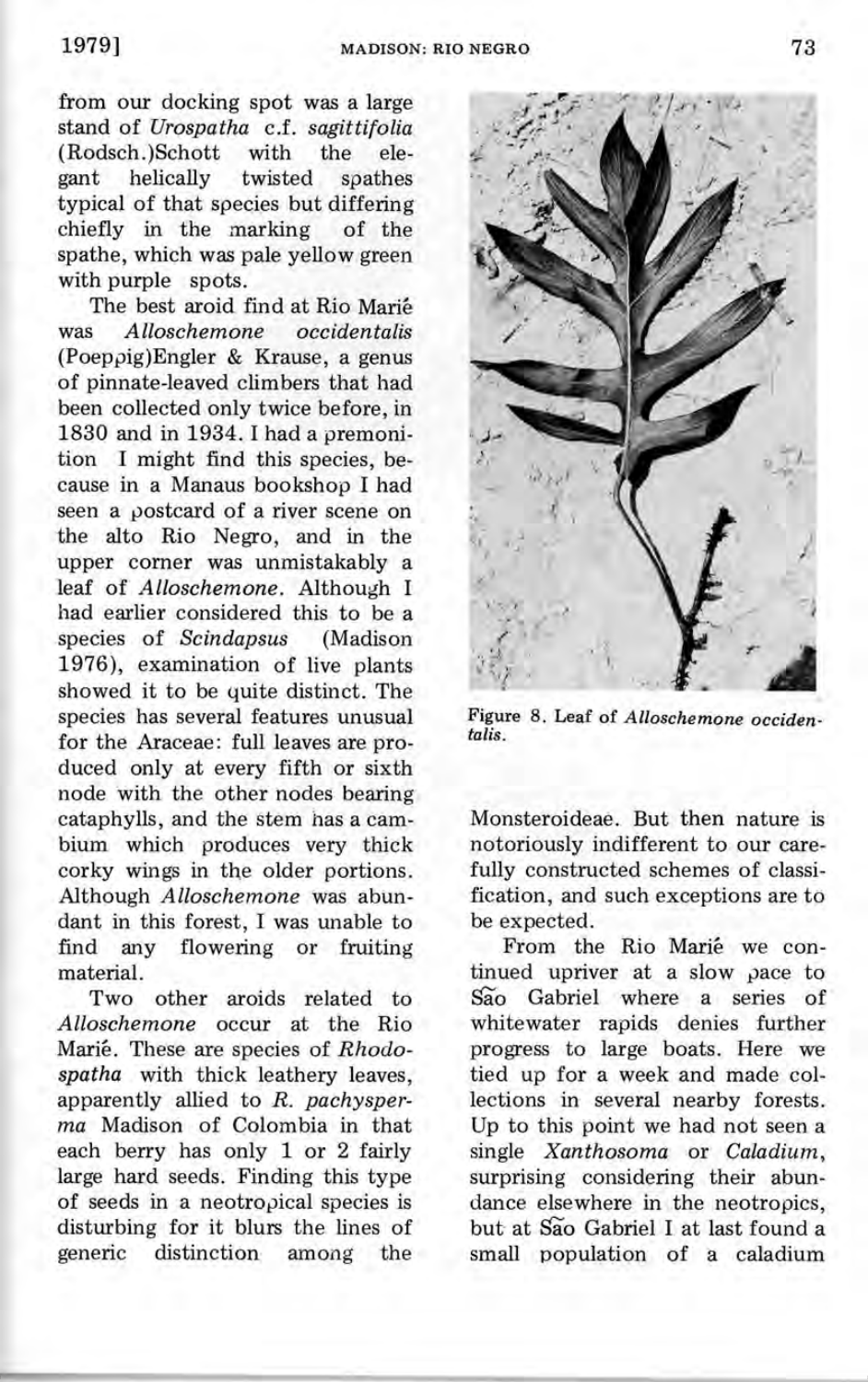

Figure 9. A *Caladium* species with tripartite leaves, allied to C. *macrotites.* 

allied to C. *macrotites* Schott, a tiny species with variegated ternate leaves. This was native to an open forest on white sand soil of which the chief understory plant was a small cycad, *Zamia* sp.

Also growing on open sandy soil along the road from the port to town were two other aroids, a birdnest anthurium (aff. *A. solitarium*  Schott) and large stands of the giant *Philodendron speciosum*  Schott. Both were abundantly flowering and fruiting and seemed well established in the man-made habitat they occupy.

Collecting inland from the river at a tall forest near the sao Gabriel airport I turned up an apparently



Figure 10. Leathery leaf of *Anthurium ptarianum* on the Serra Curicuriari.

undescribed species of *Dieffenbachia* with thick, entirely green leaves and 8 tiny inflorescences produced at each node. Also abundant in this forest was *Heteropsis spruceana* Schott, a shrubby vine that hardly looks like an aroid at all. Its long aerial roots are collected by the natives who strip off the cortex and use the remaining fibers for basket work and wicker work of the highest quality. When fresh these decorticated roots are as tough and as flexible as nylon parachute cord.

sao Gabriel was our turningaround point, but instead of heading directly back to Manaus we nosed up the Rio Curicuriari', a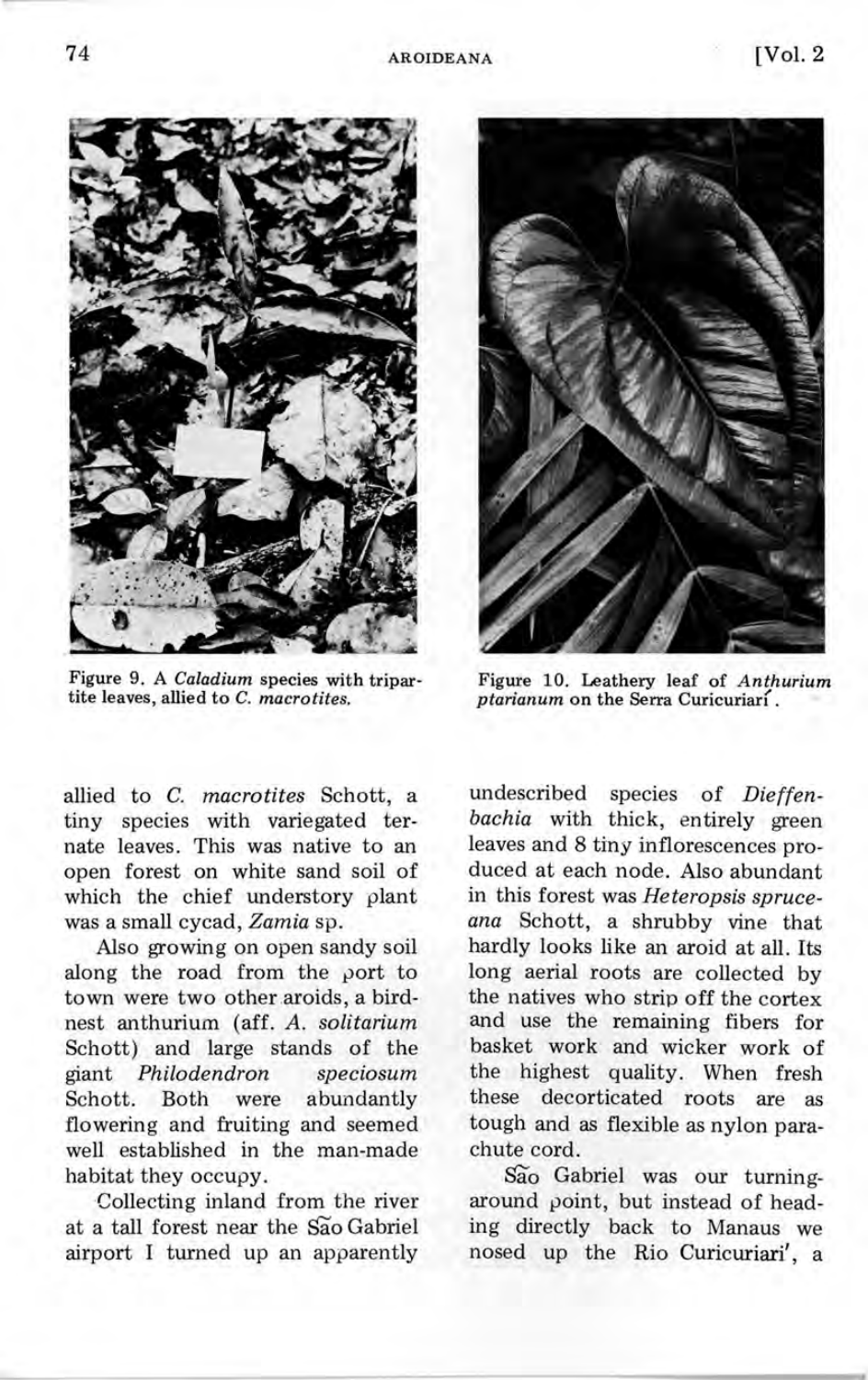

Figure 11. *Philodendron speciosum* abounds along the road from Porto Camanaus to Sao Gabriel.

branch stream, until we were near the base of an isolated sandstone mountain, the Serra Curicuriari' Two of us made a three day trip to climb the mountain, at the top of which we found an elfin forest rich in bryophytes and orchids. But more interesting was a zone of taller wet forest just below the peak. The dominant understory plant in this zone is a species of *Zamia*  with spiny leaves up to 3m long and fat cones up to 25cm tall. Growing terrestrially among the

zamias were two anthuriums, one still unidentified and the other *Anthurium ptarianum* Steyermark, new to Brazil. The latter species is endemic to the sandstone mountains of the Guiana shield, and was previously known from Venezuela and from the Cordillera Macarena in Colombia where it was described as *Anthurium idroboanum*  Schultes. Also common in this forest was an epiphytic aroid, *Stenospermation spruceanum* Schott, with bright yellow fruits.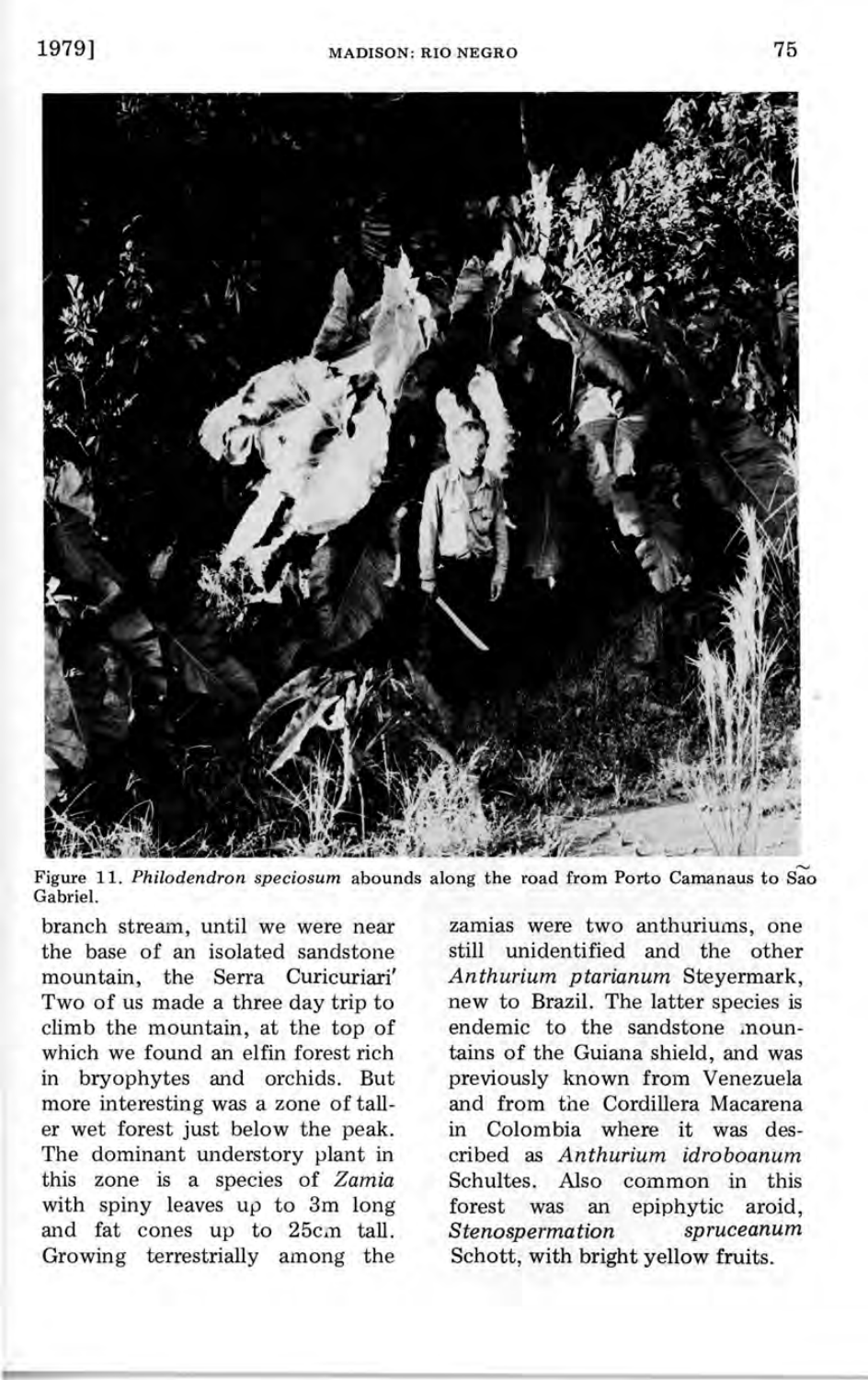



Figures 12 & 13. *Heteropsis spruceanum.*  12. The author seated on bundles of decorticated roots of *Heteropsis,* destined for the basket-weaving industry. In the background are baskets of white clay and bundles of fibers of a palm, *Leopoldina* sp., used in the manufacture of brushes. 13. A fruiting branch of *Heteropsis spruceanum.* (Fig. 12 photo by H. A. Kennedy).